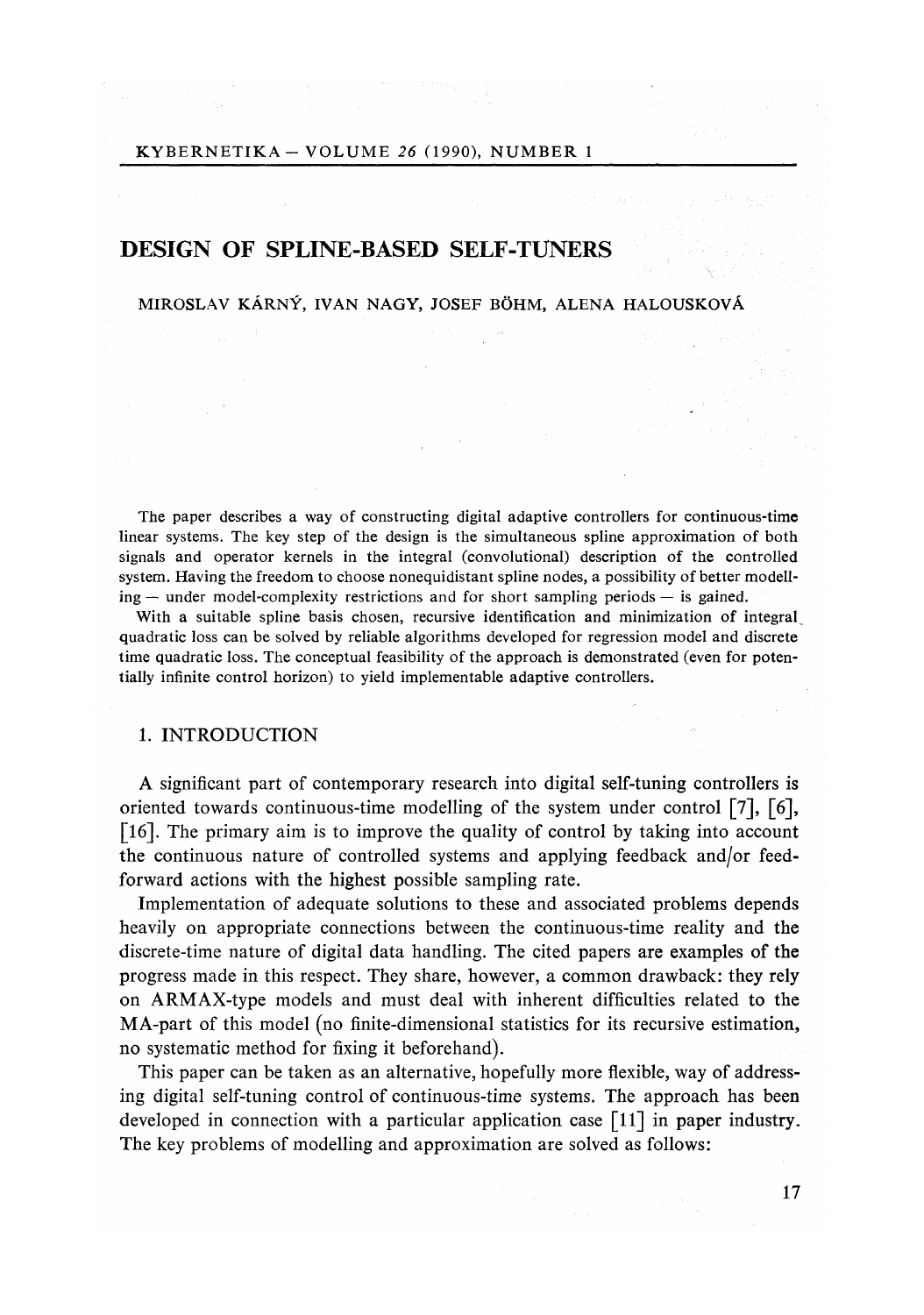- The convolution-type non-parametric linear model of a stochastic controlled process is used as underlying process description. Among equivalent inputoutput descriptions, the version is chosen the noise of which becomes practically white after sampling.
- A finite parametrization needed for practical use is achieved by
	- approximating both signals and operator kernels by splines with a finite support;
	- assuming that the process history has a practical impact on a limited time span only.

In this way, the sampled system model converts to regression-type models with regressors formed by *filtered* input-output samples. Consequently, the fact that digital LQG self-tuners based on regression models have achieved the stage of practical applicability can be exploited:

- The gained model can be identified by recursive least squares.
- The *integral* quadratic performance index converts (under the adopted assumptions) in a discrete quadratic loss with a non-diagonal weighting. For it, suitable optimization techniques are available [10], even for constrained inputs [2, 3].

The ARMAX-based solutions referred above can be interpreted and treated similarly. Our design is, however, felt to be conceptually straightforward and applicable to non-standard cases like systems with distributed parameters.

A common difficult point of the cited and proposed solutions is the choice of data filters. In both cases, they can be chosen a priori by using structure determination theory  $\lceil 8 \rceil$ . Properties of the spline bases, which determine the filters in our case, are, however, more tightly connected to those of observable signals in the time domain. It leads us to the conjecture that the choice of the proper spline base will be simpler than that of the noise covariance in the ARMAX model.

Approximating the involved signals by splines, we have joined the stream of attempts which exploit various, typically orthogonal, types of expansions for control and/or identification purposes (see e.g.  $[4]$ ,  $[5]$ ). However, according to our best knowledge:

- Nobody has had the audacity to *approximate both signals and operators* at the same time. The joint approximation adopted here seems to be more universal and internally consistent than the combination of splines with a state space model  $[4]$ .
- No expansion-based version of self-tuners (in the sense of the cited papers) has been worked out. Their on-line nature has to be especially dealt with: a finite number of parameters can only be estimated using recursively computable finitedimensional statistics. The regression model we have arrived at is the most important case with this property.

The key steps of modelling and approximation are explained in detail. It should enable the user to tailor the proposed controller to various versions of LQG self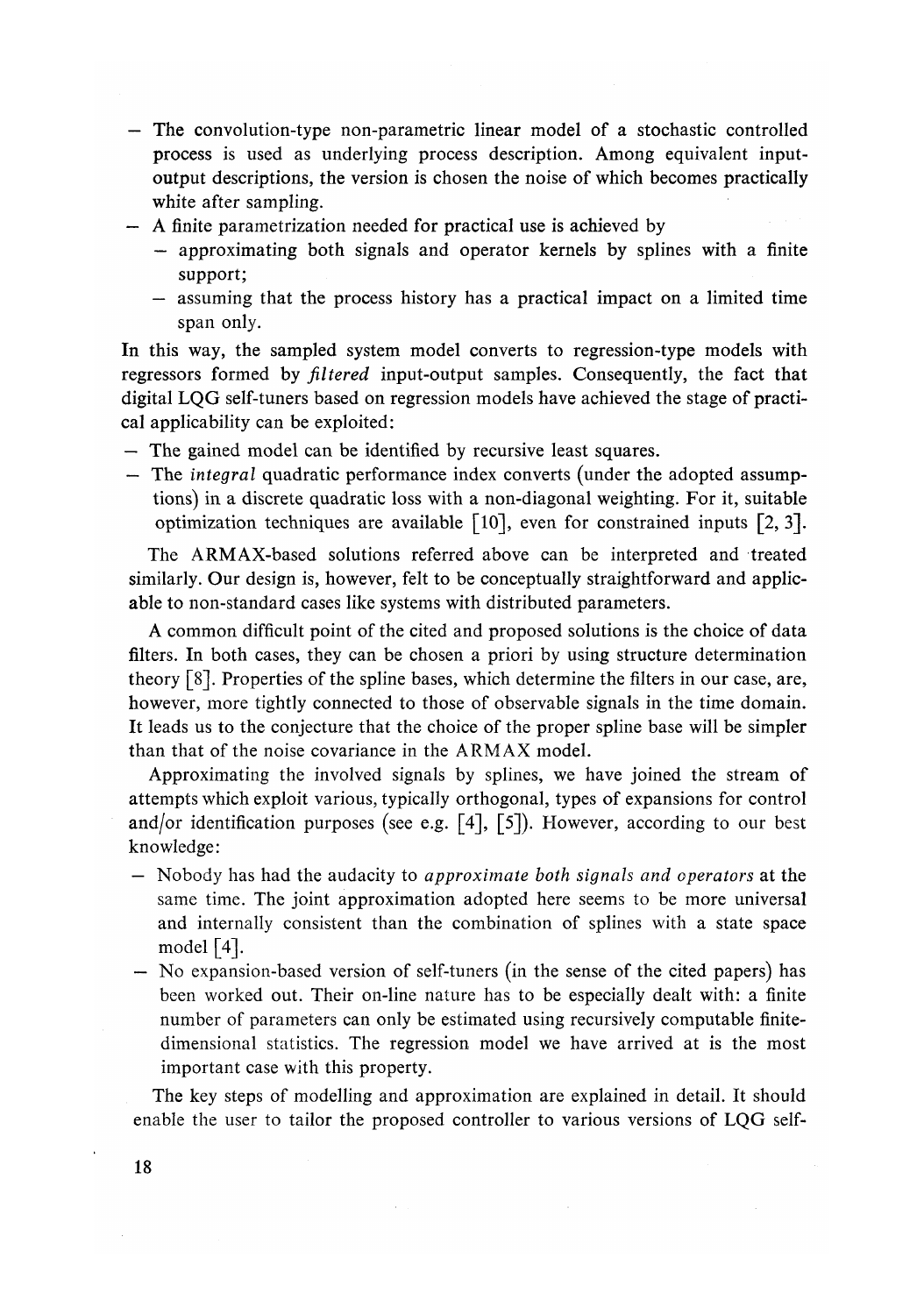tuner design. The optimization part of the controller is touched only because the major changes (comparing to the usual LQG design) concern identification.

For simplicity, the discussion is restricted to SISO systems. The basic notions are illustrated using first degree splines which are both simple and of direct practical use.

## 2*.* PROBLEM, KEY ASSUMPTIONS AND DESIGN RESTRICTIONS

The *constructive* problem is addressed in the paper:

Design a prototype of the adaptive digital controller of a continuous-time linear time-invariant system optimizing the integral-quadratic performance index under the following key assumptions:

- the relation of the system output to the system input and process noise is affine describable in terms of convolution operators;
- the controlled process history has a practical impact on a limited future only;
- all functions involved in system model can be approximated by properly chosen splines in the sense that the sampled process noise corrupted by approximation error can be modelled by stationary gaussian process.

The design is performed under commonly acceptable restrictions:

- the separation of identification and control design is enforced;
- the control design is performed for a potentially infinite horizon.

#### 3. PRELIMINARIES

Essential concepts and facts are summarized in this section. The notation is introduced at the same time.

#### Common formal agreements

Simultaneous use of operators, continuous-time dependent vectors, functions, discrete-time dependent samples etc. makes the notation somewhat complicated. Noting the following rules should assist the reader:

- $Y(\cdot)$ ,  $y(t)$ ,  $u(t)$ ,  $f_i(t)$ ,  $a(t \tau)$  functions of continuous time *t* or  $\tau$  are identified by  $(\cdot)$ *,*  $(t)$ *,*  $(t - \tau)$  type arguments;
- $a(k)$ ,  $F(k)$  samples related to the discrete time step k (sampling time  $t_k$ ) will be denoted by a *(k)* type argument;
- $\overline{A}$ ,  $\overline{B}$ ,  $\overline{b}$  bold Latin Roman symbols denote operators;
- $w, f(t), F$  lower-case (upper-case) of bold Italics symbols denote column vectors (matrices) respectively;

 $w_i, f_i(t), F_{ij}$  — subscripts indicate a particular entry in an array;

 $\mathcal{H}^U$ ,  $w^{\mathbf{y}}$ ,  $n^{\mathbf{y}}$  – superscripts refer to the functions to which the indexed symbols are related (the transposition is denoted by ').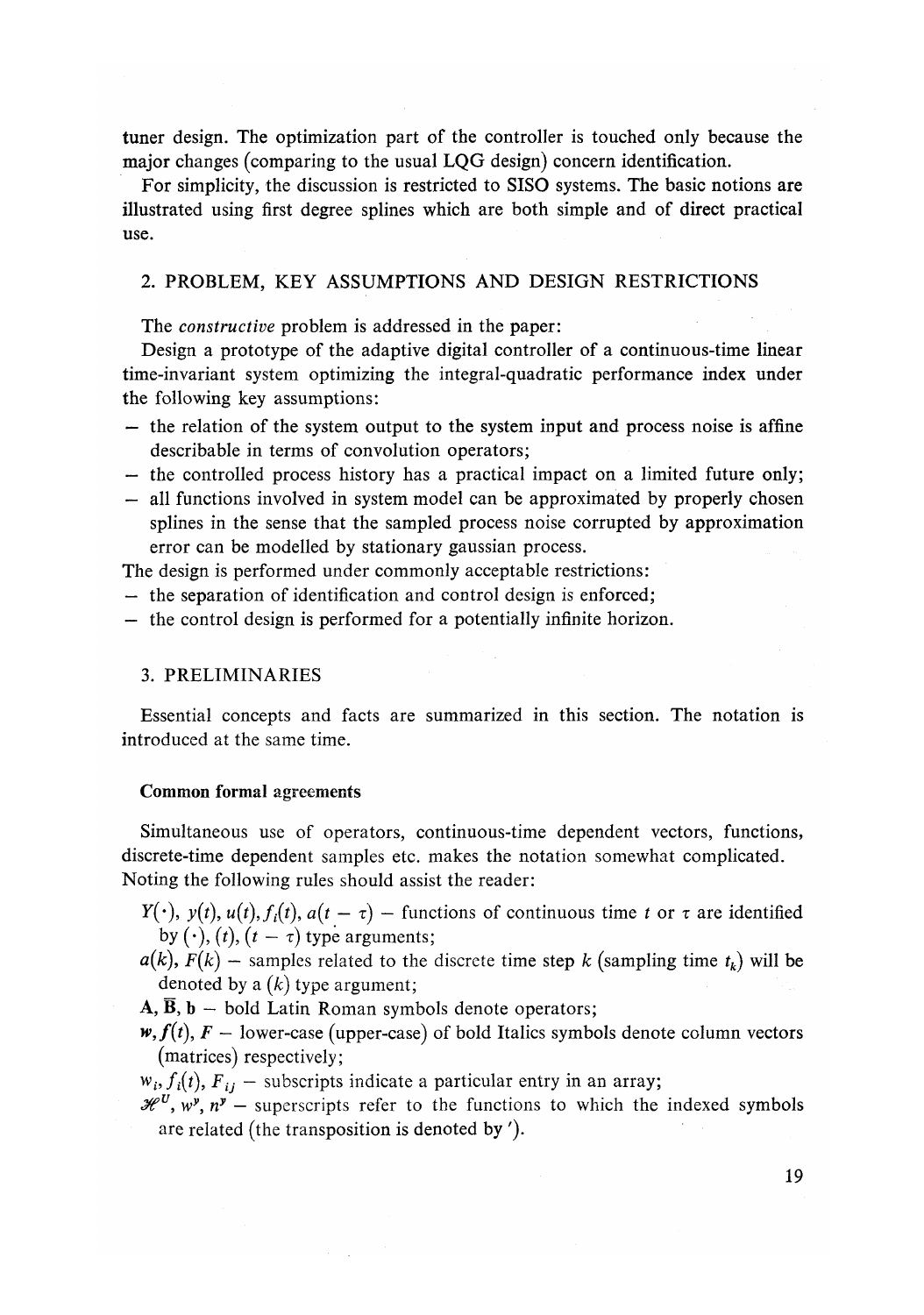## **The relation of the** chosen system **model to t**h**e general description of affine systems**

The general description of an affine time-invariant continuous-time stochastic controlled system has the form

$$
\overline{\mathbf{A}}\mathbf{Y}(\cdot) + \overline{\mathbf{B}}\mathbf{U}(\cdot) + \overline{\mathbf{C}}\mathbf{E}(\cdot) = 0 \tag{1}
$$

where A, B, C are *general* affine, time-invariant, causal operators acting on function spaces  $\mathcal{H}^{Y}$ ,  $\mathcal{H}^{U}$ ,  $\mathcal{H}^{E}$  of the system output  $Y(.)$ , input  $U(\cdot)$  and white noise  $E(\cdot)$ , respectively.

The description  $(1)$  is not unique  $-$  the equation can be multiplied by an operator. Thus, a theoretically equivalent model

$$
AY(\cdot) + BU(\cdot) + \overline{E}(\cdot) = 0 \quad \text{with} \quad A = C^*\overline{A} \,, \quad B = C^*\overline{B} \tag{2}
$$

can be considered. We suppose that there is such an operator  $C^*$  for which the transformed noise signal

$$
\overline{E}(\cdot) = \mathbf{C}^* \overline{\mathbf{C}} E(\cdot) \tag{3}
$$

becomes white discrete process when sampled with the shortest technically feasible period. Under this assumption, the latter form of the model will be used as the basic system model from here onwards.

## Convolution form of causal operators

The operator **A** acting on the signal  $Y(\cdot)$  at the time  $t \in [0, T]$  will be assumed in the convolution form

$$
AY(t) = OA + \int_0^t A(\tau) Y(t - \tau) d\tau
$$
 (4)

where  $T < \infty$  is the horizon of interest, the offset  $O^A$  reflects the nondecreasing influence of the initial conditions and  $A(\tau) \in \mathcal{H}^A$  is a causal  $(A(\tau) = 0$  for  $\tau < 0$ ) smooth kernel.

The operator **B** is described in the same manner with the characteristics  $O^B$  and  $B(\cdot).$ 

*Remark.* A more careful modelling of the influence of system initial conditions is possible, by assuming time-dependent  $O^A$  in the form

 $\text{const}^A_1$  +  $\text{const}^A_2$   $\int_0^t A^O(\tau) d\tau$ 

with a kernel  $A^{\mathcal{O}}(\cdot)$  and similarly for  $O^B$ . For simplicity, this straightforward extension will not be treated here.

#### Splines

We shall approximate functions defined on time interval  $[0, T]$  from various function spaces  $\mathcal{H}^X$  (distinguished by the superscript  $X \in \{Y, U, A, B\}$ ). For each of them, approximating functions will be chosen from a properly selected set of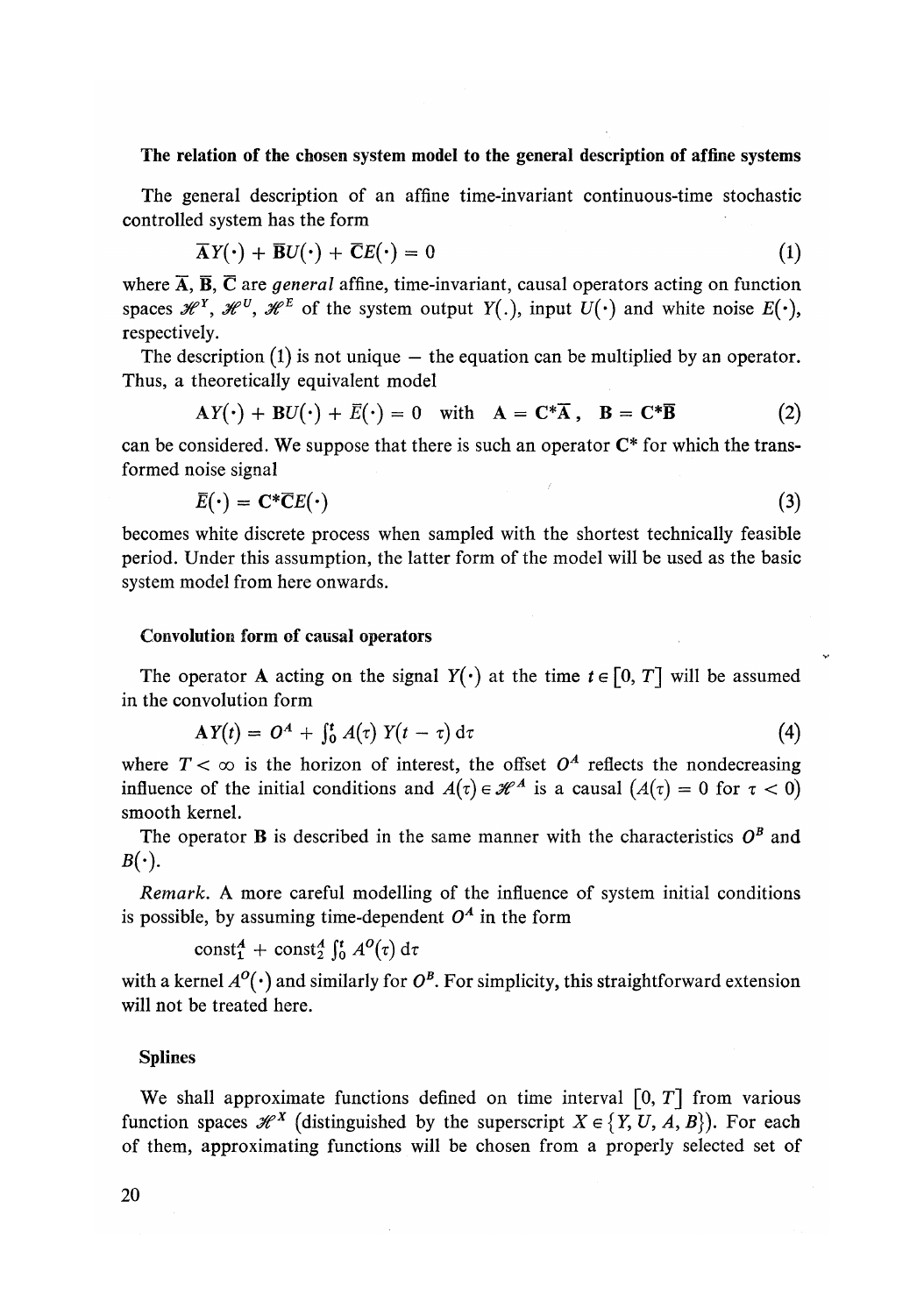splines. Where helpful, symbols related to approximating functions adjoint to respective spaces will be distinguished by the superscript  $x \in \{y, u, a, b\}$ .

For defining splines of the degree m we shall divide the interval [0, *T*] by the nodes  $\{t_i\}_{i=0}^N$ 

$$
0 = t_0 < t_1 < \ldots < t_N = T \tag{5}
$$

A function  $x(t)$  is called spline of the degree m and of the defect  $d \in \{1, 2, ..., m\}$  $\lceil 13 \rceil$  iff

- $x(t)$  is a polynomial in t of the degree at most m on every open subinterval  $(t_{i-1}, t_i);$
- the derivatives of  $x(t)$  on the entire interval [0, T] are continuous as long as their orders are at most m — *d.*

The linear space spanned over splines of the degree m defined by the above grid has the dimension  $dim = (N + 1) d + m + 1$  [13]. Thus, there is a basis having *dim* linearly independent members, say  $f_i(t)$ , such that any spline  $x(t)$  from the discussed span can be expressed as

$$
x(t) = \sum_{i=0}^{dim-1} w_i f_i(t) = w' f(t)
$$
 (6)

where the weights  $w_i$  are uniquely determined. The base functions as well as the weights are ordered into the dim-vectors

$$
f(t) = [f_0(t), ..., f_{dim-1}(t)]', \quad w = [w_0, ..., w_{dim-1}].
$$
 (7)

In order to stress that the control horizon is unbounded, the vectors (matrices), the dimensions of which grow linearly with *T,* will be called *potentially* (semi)infinite, and when written entry-wise the following notation will be used

$$
x' = [x_0, ..., x_i, ...].
$$
 (8)

## 4. APPROXIMATION OF SYSTEM MODEL

#### Motivation

For self-tuners, the model (1) as well as its formal equivalent (2) are supposed to be unknown and identified when the control takes place. At least for identification, a finite parametrization is needed. It means a class of finitely parametrized models has to be chosen within which there is "sufficiently" good approximant of the real infinite-dimensional systems. Obviously, the good approximants of the model (1) need not be satisfactory for the model (2) and vice versa. Thus, the discussed system descriptions might be quite non-equivalent when performing the inductive step from reality to mathematics.

The spline approximation of the version (2) has been chosen as:

— the need for approximative recursive identification (connected with MA-part of ARMAX models) is avoided;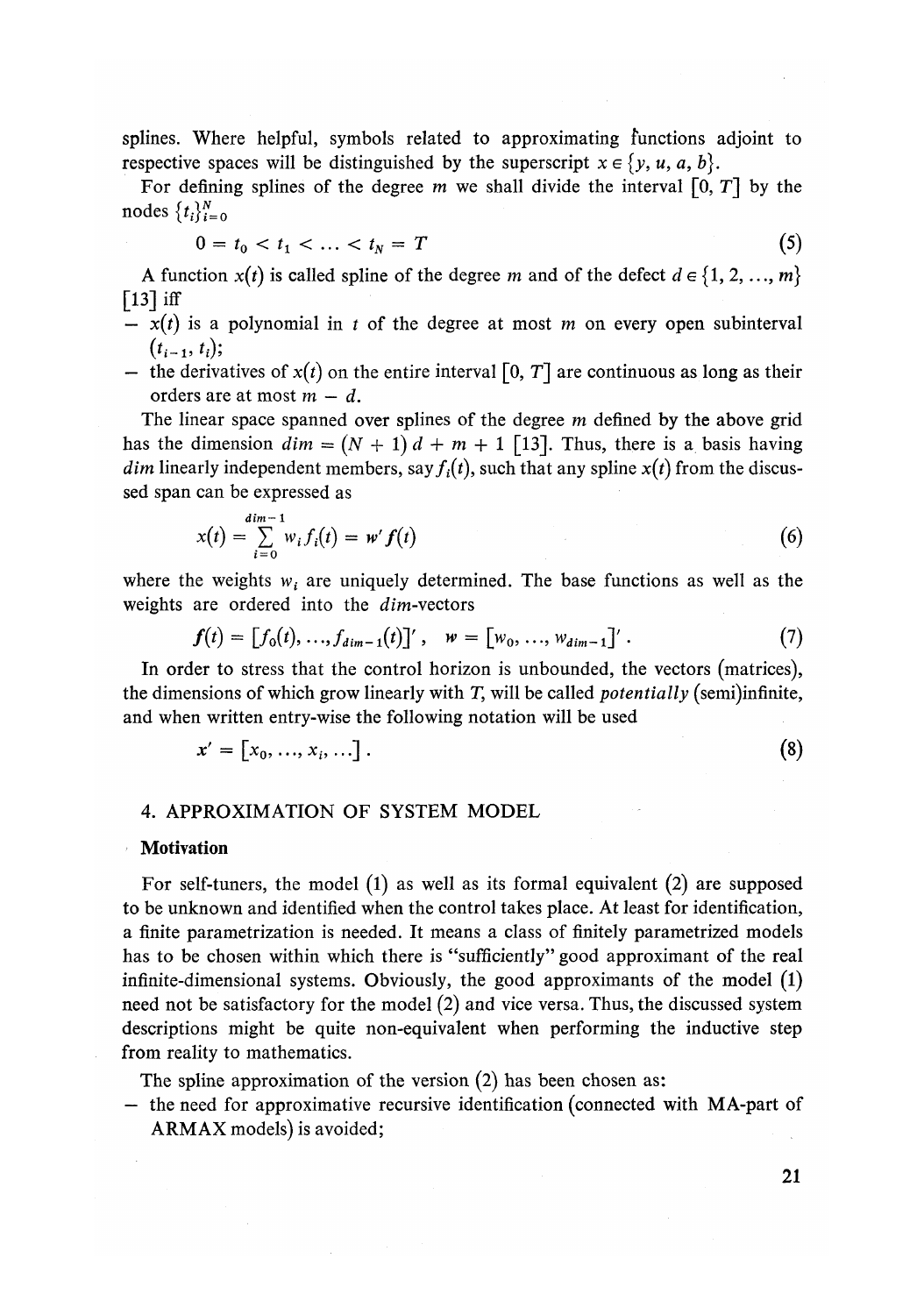- the number of the estimated parameters is expected to decrease when approximating the "ratios" A, B by splines with nonequidistant nodes (comparing to the traditional sum of pre-specified exponentials);
- smoothness degree of the signal part taken as useful (worth to control) is explicitly in the designer's hands (a time domain counterpart of cross-over frequency?!)*.*

#### **Outli**n**e o**f **the used approximatio**n

The input-output signals  $Y(t)$ ,  $U(t)$  will be interpolated by splines  $y(t)$ ,  $u(t)$ . The approximation of the linear operators  $A$ ,  $B$  in the system model (2) will rely on the assumption that they are convolutions specified by the kernels  $A(\cdot)$ ,  $B(\cdot)$ . The approximating operators a, b are assumed to be of the same convolution form as A, B. Their kernels  $a(t)$ ,  $b(t)$  will be constructed as the spline approximations of the kernels  $A(t)$ ,  $B(t)$ .

The spline bases  $\{f_i^x\}$  for  $x \in \{y, u, a, b\}$  approximating the functions from the signal spaces  $\mathcal{H}^Y$ ,  $\mathcal{H}^U$  and from the kernel spaces  $\mathcal{H}^A$ ,  $\mathcal{H}^B$  can differ in the grids dividing the interval [0, *T*] as well as in the degrees and in the defects employed.

Thus, all functions are approximated by appropriate splines

$$
y(t) = w^{\mathbf{v}'} f^{\mathbf{v}}(t), \quad u(t) = w^{\mathbf{u}'} f^{\mathbf{u}}(t) \tag{9}
$$

$$
a(t) = w^{a'} f^{a}(t), b(t) = w^{b'} f^{b}(t).
$$
 (10)

*Remark.* Note that the approximation of operators used relies on the assumption that the approximated kernels are smooth, i.e. above all without Dirac  $\delta$ -functions. If these are present it is sufficient to treat them as additional terms in operators expression*.* The extension to this case is straightforward and will not be treated here*.* 

### Choice of base fun**ctio**n**s**

The choice of the basis is determined by the requirements on the approximation to be performed. We are searching for the basis with members having finite (possibly shortest) intervals (supports) for which they are nonzero, for which the weights  $w_i$  in (6) are easy to determine and which have possibly a small defect. The ordering of the requirements expresses our current preferences over them.

The finite length of the supports (required even for  $T \rightarrow \infty$ ) is of vital importance: we shall rely on the obvious consequence that under this condition only a finite bounded number of supports of different base functions have a nonempty intersection with a given one. Similarly, the determination of the weights must require only a finite number of neighboring data samples.

The smoothness of the approximants, i.e. the relevant defect, should correspond to the smoothness of the approximated functions. At present, we have not found sufficient reasons to insist strictly on the assumption that the spaces  $\mathscr{H}^Y, \mathscr{H}^U, \mathscr{H}^A, \mathscr{H}^B$ contain only the functions with continuous higher-order derivatives.

 $\sim$  1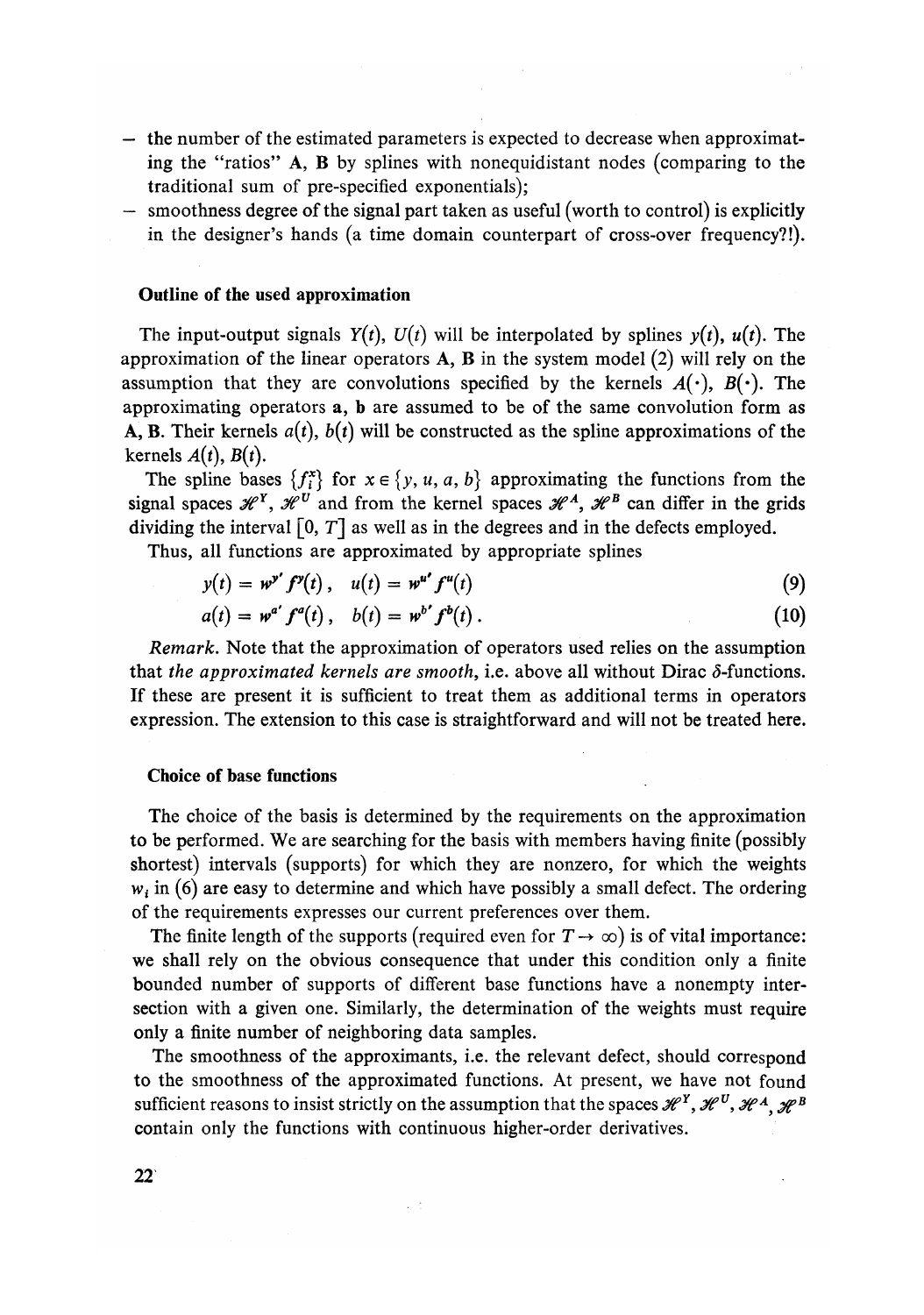In view of the listed preferences, we have chosen *interpolating splines* with *finite support,* fulfilling the condition

$$
f_i(t_j) = \delta_{ij} = \begin{cases} 1 & \text{for } i = j \\ 0 & \text{otherwise.} \end{cases}
$$
 (11)

This requirement implies that the weights in  $(6)$  become values of the function  $x(t)$ 

$$
w_i = x(t_i) \tag{12}
$$

It is a simple algebraic exercise to show that splines of the recommended odd degree [13]  $m = 2r - 1$  have the necessary defect equal to r and the supports are pairs of neighboring subintervals specified by nodes *t<sup>t</sup> .* For a defect greater than 1, the selected splines do not form a whole basis of the span*.* 



Fig. 1. Intersection of supports of base functions  $f_j^y(.)$ ,  $f_i^g(.)$  used for approximating the output  $y(\tau)$  and the kernel  $a(t - \tau)$  of the convolution operator  $a(.) = \int_0^t a(t - \tau)$  (.) d $\tau$ .

In the first-degree case, the basis is unique and consists of "hat"-like functions  $f_i(t)$  on  $(t_{i-1}, t_i)$  for  $i = 1, ..., N-1$  (see Fig. 1). The functions  $f_0, f_N$  are "halfhats" restricted to the intervals  $\begin{bmatrix} 0, t_1 \end{bmatrix}$  and  $\begin{bmatrix} t_{N-1}, T \end{bmatrix}$ .

*Remark.* The inclusion of the approximating functions from outside the subspan cannot improve the quality of interpolation*.* A loss in smoothness of approximating functions is currently not considered to be important, but this attitude may be changed after further research.

## **Signal approximation**

Choosing (as usual) the same sampling rate for all signals with a fixed sampling period  $t_s$ , it is natural to take sampling points as grid points of the corresponding splines, i.e.

$$
t_i^u = it_s, \ t_i^v = it_s + shift of input-output sampling \tag{13}
$$

**23**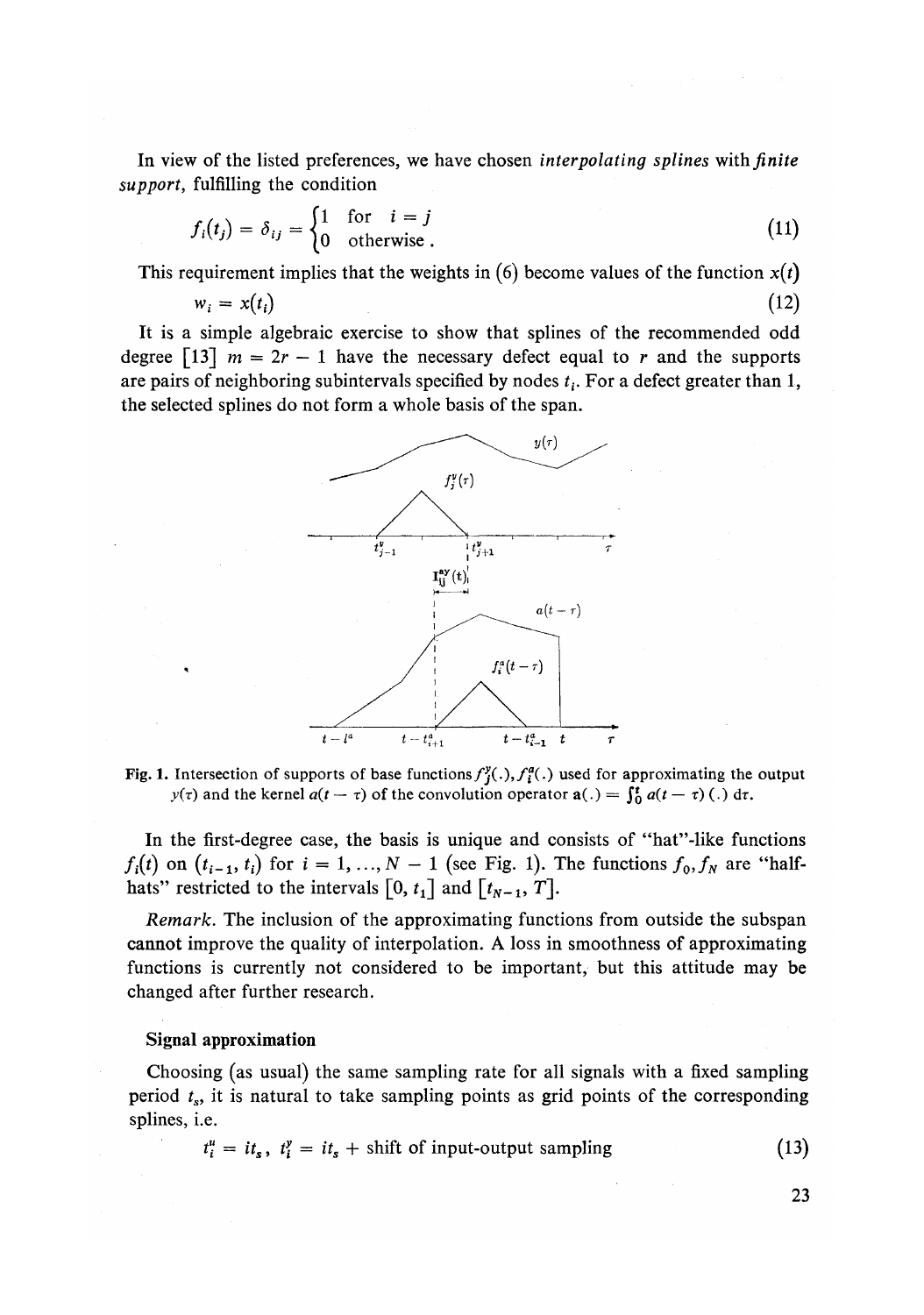The weights of the signal approximants  $\{w_i^y, w_i^u\}$  are then directly measurable and coincide with the signals  $Y(t)$ ,  $U(t)$  at sampling points

$$
w^y = [w_0^y, ..., w_i^y, ...]' = [y(t_0^y), ..., y(t_i^y), ...]' = [Y(t_0^y), ..., Y(t_i^y), ...]' \quad (14)
$$
  

$$
w^u = [w_0^u, ..., w_i^u, ...]' = [u(t_0^u), ..., u(t_i^u), ...]' = [U(t_0^u), ..., U(t_i^u), ...]' \quad (15)
$$

Because of the fixed finite distance between respective sampling nodes, the number of grid points  $N^y$ ,  $N^u$  is proportional to the assumed horizon. As the case  $T \to \infty$ is assumed, the numbers of grid points are potentially infinite, too*.* From here onwards we shall stress this fact by formally setting  $N^y = N^u = \infty$ .

#### **Operator approximatio**n

The approximation of the kernels is based on the assumption, that approximants are interrelated by the same equation as the original one, i.e.

$$
\mathbf{a}y(\cdot) + \mathbf{b}u(\cdot) + e(\cdot) = 0 \tag{16}
$$

where  $e(\cdot)$  represents the stochastic term  $\overline{E}(\cdot)$  modified by approximation error, which has to be made virtually negligible.

As the number of the input-output samples is potentially infinite the *finite-memory assumption* is crucial for restricting the necessary operations to a fixed finite amount even for a potentially infinite control horizon*.* We rely on the assumption that the kernels have *(practically)* finite bounded support so that they can be approximated by the splines with a fixed finite number of nodes  $(n^a + 1 \text{ resp. } n^b + 1)$ 

$$
a(t) = \sum_{i=0}^{n^a} w_i^a f_i^a(t), \quad b(t) = \sum_{i=0}^{n^b} w_i^b f_i^b(t)
$$
 (17)

with constant weights

$$
w^{a} = [w_{0}^{a}, w_{1}^{a}, ..., w_{r^{a}}^{a}]', \quad w^{b} = [w_{0}^{b}, w_{1}^{b}, ..., w_{n^{b}}^{b}]'. \tag{18}
$$

The necessary quality of approximation of both kernels can be achieved by choosing appropriate spline supports and (non-equidistant) grids. Having on mind the aim of the paper, instead of analyzing the precision of the approximation (closely related to the so-called L-splines) a ready algorithmic tool for support and grid choice is referred in the next section.

### **Design** m**odel**

By combining the above steps, the model (16) converts into the following (linear-inparameters  $w^a$ ,  $w^b$ ) model

$$
\sum_{i=0}^{n^a} \sum_{j=0}^{\infty} w_i^a y(t_j^r) \int_0^t f_i^a(t-\tau) f_j^y(\tau) d\tau +
$$
  
+ 
$$
\sum_{i=0}^{n^b} \sum_{j=0}^{\infty} w_i^b u(t_j^u) \int_0^t f_i^b(t-\tau) f_j^u(\tau) d\tau + O^A + O^B + e(t) = 0
$$
 (19)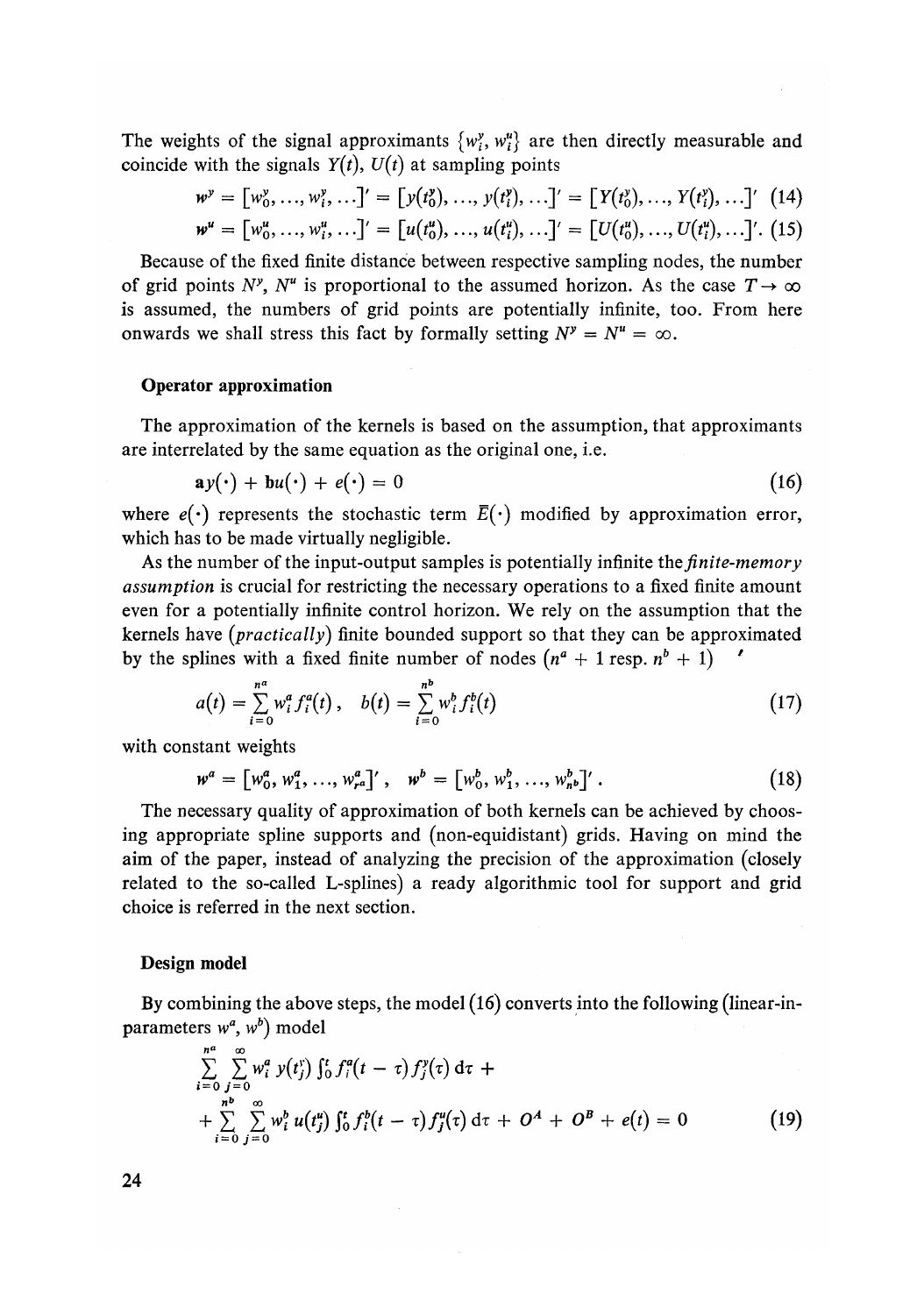which will be used as *design* model (its parameters are estimated and control synthesis performed for it with parameters replaced by their estimates)*.* 

We put (19) into matrix form

$$
w^{a'} F^{ay}(t) w^y + w^{b'} F^{bu}(t) w^u + o + e(t) = 0
$$
\n(20)

where we have introduced the "joint" offset

$$
o = O^A + O^B. \tag{21}
$$

The semi-infinite matrices  $F^{ay}$ ,  $F^{bu}$  are of the type  $(n^a + 1, \infty)$ ,  $(n^b + 1, \infty)$ , respectively, with generic  $(i, j)$ th entries

$$
F_{ij}^{ay}(t) = \int_{I_{ij}^{ay}(t)} f_i^a(t-\tau) f_j^y(\tau) d\tau
$$
\n(22)

$$
F_{ij}^{bu}(t) = \int_{I_{ij}bu(t)} f_i^b(t-\tau) f_j^u(\tau) d\tau
$$
\n(23)

where  $I_{ii}^{**}(t)$  is the actual intersection of the integrand supports.

Due to the finite length of the spline supports, only a finite bounded number of them have a nonempty intersection. This implies that each matrix  $F(t)$  contains a finite bounded number of nonzero entries (the position of their bounded cluster shifts with time, cf. also Fig. 2).

Consequently, for the selected base functions, the signals  $y(t)$ ,  $u(t)$  at time t can be shown to be linear combinations of *a fixed finite number* of the measured *past*  samples and at most of a *single future* sample. It can be seen from the explicit expression for the generic interval  $I_{ii}^{ay}(t)$ 

$$
I_{ij}^{ay}(t) = \left(\max\left(t_{j-1}^y, t - t_{i+1}^a\right), \min\left(t_{j+1}^y, t - t_{i-1}^a\right)\right) \tag{24}
$$

which implies

$$
I_{ij}^{ay}(t) = \emptyset \quad \text{for} \quad t_{j+1}^y < t - t_{i+1}^a \quad \text{or} \quad t_{j-1}^y > t - t_{i-1}^a \,. \tag{25}
$$

The formulae for *Ibu* are analogous.

In the above expressions, the relative positions of indices *i, j* and of the time *t*  correspond to schematic Figure 1 which illustrates the above statements. There, the symbol *V* denotes the length of the kernel support in terms of signal sampling units.

## 5. IDENTIFICATION

Due to the continuous-time nature of the model, identification can be performed for any sequence of identification moments, say  $\{t_k^I\}_{k=0}^\infty$ , with increments guaranteeing the whiteness of the sampled noise

$$
\{\bar{e}(k)\}_{k=0}^{\infty} = \{e(t_k^I)\}_{k=0}^{\infty} .
$$
 (26)

If the relative positions of the identification-moments and interpolating nodes  $\{t_k^y, t_k^u\}_{k=0}^\infty$  are invariant then the *nonzero entries* of the matrices  $F^{ay}(k) = F^{ay}(t_k^I)$ ,  $F^{bu}(k) = F^{bu}(t_k^I)$  *do not depend on k* and can be precomputed. It can be verified by inspecting their definitions (22), (23).

25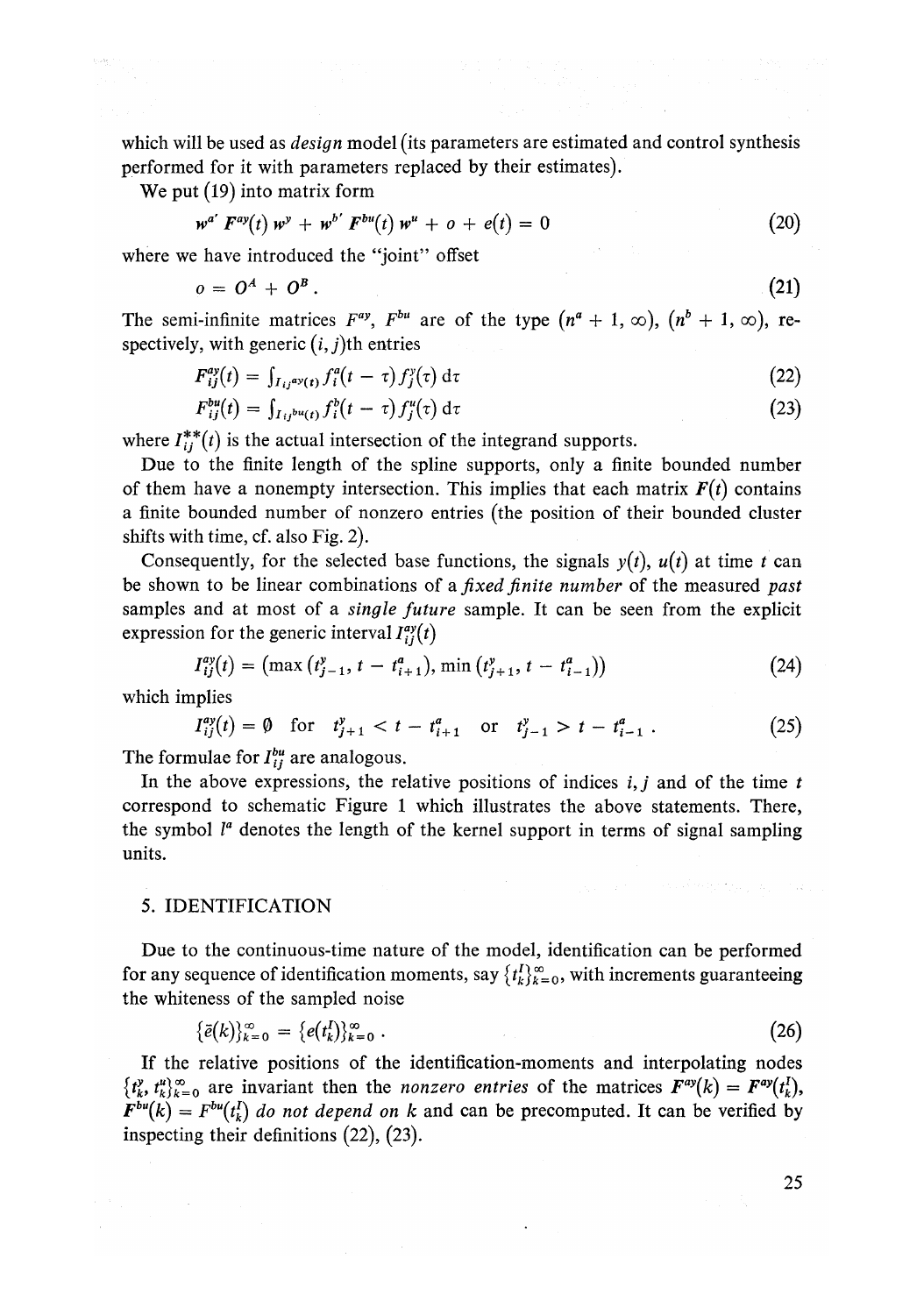Introducing the  $(n^a + 1)$  and  $(n^b + 1)$  vectors of the filtered outputs and inputs *y u*

$$
\overline{y}(k) = F^{ay}(k) w^y \quad \overline{u}(k) = F^{bu}(k) w^u \quad k = 0, 1, 2 \dots \tag{27}
$$

and the  $(n^a + n^b + 3)$  vector of unknown coefficients

$$
\theta = \left[ w^{a'}, w^{b'}, o \right]',\tag{28}
$$

we arrive at the standard regression model

$$
\theta' d(k) + \bar{e}(k) = 0, \quad k = 0, 1, 2, ... \tag{29}
$$

with the  $(n^a + n^b + 3)$  data vector

$$
\mathbf{d}(k) = (\mathbf{\bar{y}}(k)', \mathbf{\bar{u}}(k)', 1)'
$$
\n(30)

Figure 2 illustrates the relation between the measured data samples and the filtered



Fig. 2. Time evolution of the filtered data  $\bar{y}(k)$ .

signals. A small section of the semiinfinite data vector is needed only. The framed nonzero part of the  $F(\cdot)$  matrix remains the same, its position changes as it is shown schematically.

The model  $(29)$  is not unique – any of the parameters or the noise dispersion can be normalized to unity. The normalized parameter  $\tilde{\theta}$  is introduced (with  $(n^a +$  $+ n^{b} + 2$ ) entries) by setting, as usual,

$$
w_0^a = -1 \tag{31}
$$

In this way, the regressand  $y_0(k)$  and the regressor  $z(k)$  are made explicit in the data vector  $\mathbf{d}(k)$ :

$$
\bar{y}_0(k) = \left[\left[\bar{y}_1(k), \ldots, \bar{y}_{n^a}(k)\right], \quad \bar{u}(k)', 1\right] \bar{\theta} + \bar{e}(k) = \bar{\theta}' \ z(k) + \bar{e}(k) \ . \tag{32}
$$

Assuming a normal distribution for the sampled noise, the full strength of the Bayesian approach is available for the identification of the model. This means:

— an algorithm formally equivalent to the recursive least squares is optimal for gaining available information about the system  $\lceil 15 \rceil$ ;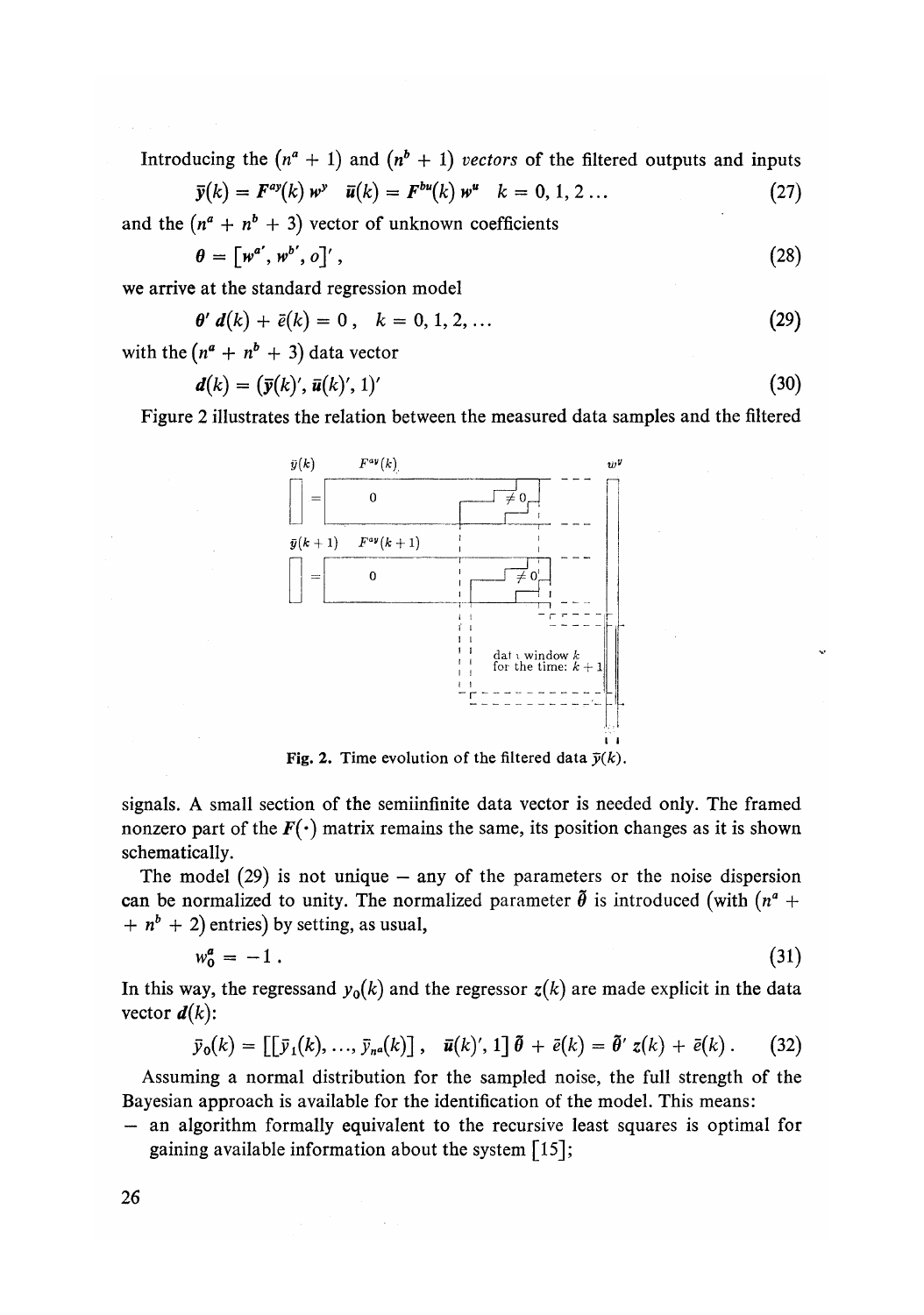- the efficient technique of restricted forgetting  $\lceil 14 \rceil$  for tracking slowly varying weights is immediately applicable;
- prior information about unknown parameters can be built in the estimation using the available theory  $\lceil 15 \rceil$ ,  $\lceil 9 \rceil$ ;
- the theory and algorithms are prepared allowing a prior data-based choice of the optimal structure of the data vector [8], [12]*.*

### *Remarks.*

1*.* The last item is of vital importance as we can rely on efficient tools for determining both the "degrees"  $n^a$ ,  $n^b$  and the position of the grid points for the kernel approximation*.* 

*2.* From the identification point of view, the availability of the vector of the filtered output  $\bar{v}(k)$  defines the boundary between past and future. The time-delay in identification introduced due to the spline non-causality is at most a single sampling period.

## 6. CONTROL SYNTHESIS

Using the continuous model, we shall optimize the expected value  $E[\cdot]$  of the *integral* quadratic performance index *J* 

$$
J = \frac{1}{T} \int_0^T \left[ Y^2(t) + q U^2(t) \right] dt \tag{33}
$$

specified by the potentially infinite horizon *T* and by the input penalty *q >* 0.

The selected regulation problem serves as a prototype for optimization: features such as a varying set point [10] (also modelled by splines), discounting etc. as well as extensions (hard bounds on the inputs)  $\lceil 2 \rceil$ ,  $\lceil 3 \rceil$  of the LQ design are directly applicable.

The control synthesis is performed assuming

- practically negligible approximation errors for all functions involved (relying heavily on the structure determination);
- complete knowledge of the parameter  $\theta = [\omega^{\alpha'}, \omega^{\beta'}, o]'$  (adopting the certaintyequivalence suboptimal control strategy usual for self-tuning controllers)*.*

Using the first assumption, the loss function  $(33)$  can be written in terms of the approximative functions  $y(t)$ ,  $u(t)$ 

$$
J = \frac{1}{T} \int_0^T \left[ y^2(t) + q u^2(t) \right] dt.
$$
 (34)

The signals involved are of the form (9), so we find that

$$
J = w^{y'}Q^{y}w^{y} + w^{u'}Q^{u}w^{u}
$$
 (35)

**27**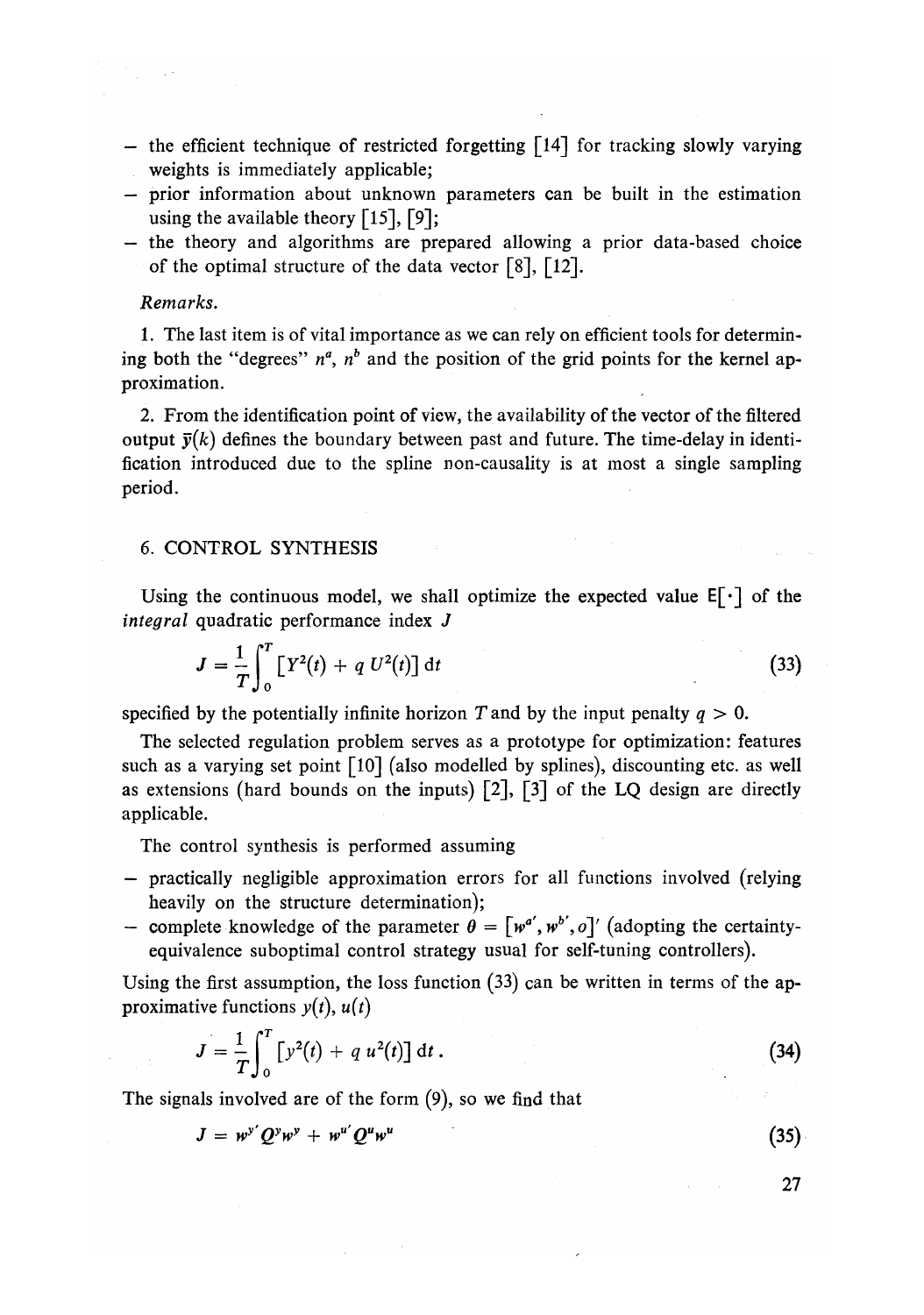where the penalty matrices  $Q^y$ ,  $Q^u$  are evaluated in the following obvious way

$$
Q^y = \frac{1}{T} \int_0^T f^y(t) f^{y'}(t) dt \qquad Q^u = \frac{q}{T} \int_0^T f^u(t) f^{u'}(t) dt. \qquad (36)
$$

These (potentially) infinite-dimensional penalty matrices are clearly positive semidefinite, symmetric *tridiagonal* (just two base functions have nonempty intersection of supports)

$$
Q_{ij}^{x} = \begin{cases} \int_{t^{x_{i-1}}}^{t^{x_{i+1}}} (f_i^{x}(t))^2 dt & \text{for } i = j \\ \int_{t_i}^{t_{i+1}} f_i^{x}(t) f_{i+1}^{x}(t) dt & \text{for } |j - i| = 1 \text{ for } x = y, u \\ 0 & \text{otherwise.} \end{cases}
$$
(37)

Thus, the continuous criterion (33) converts into the discrete-time one (35) which attaches weights to the input-output samples  $w^u$ ,  $w^v$  (cf. (12)). These samples are, according to the second assumption, related through the linear equation (32) with known coefficients*.* Introducing the "filtered" parameters

$$
\bar{a}'(k) = w^{a'} F^{ay}(k), \quad \bar{b}'(k) = w^{b'} F^{bu}(k), \qquad (38)
$$

we can write (33) explicitly in terms of the sampled data*.* The filtered parameters are (potentially) infinite-dimensional vectors which depend on sampling times (cf. Fig. 3).



Fig. 3. The extension of the estimated weight  $\bar{\mathbf{w}}^{a'}$  to filtered parameters  $\bar{\mathbf{a}}'(k)$  used in the optimization.

They have, however, a finite number of *time-invariant nonzero entries* which shift with time. This is implied by the fact that the matrices  $F^{ay}(k)$ ,  $F^{by}(k)$  have at most  $n^y + 1 = IFIX(l^a/t_s + 3), n^u + 1 = IFIX(l^b/t_s + 3)$  nonzero, time-invariant columns respectively  $(IFIX(\cdot)$  denotes the integer part of the argument;  $l_a$ ,  $l_b$  are lengths of the kernel supports). Thus, the model for discrete samples relates  $y(t_k^1), y(t_{k-1}^1), \ldots$  $\ldots$ ,  $y(t_{k-n}^I)$  and  $u(t_k^I)$ ,  $u(t_{k-1}^I)$ , ...,  $u(t_{k-n}^I)$ .

The evaluation of factors for tridiagonal positive definite matrices can be performed recursively with negligible computational demand per row. Thus, we can assume that factorized versions [1] of penalty matrices are available. Consequently, the factorized, discrete-time linear quadratic optimization for regression [10] generates the optimal discrete input samples. Using the relation (9) the continuous input is designed*.*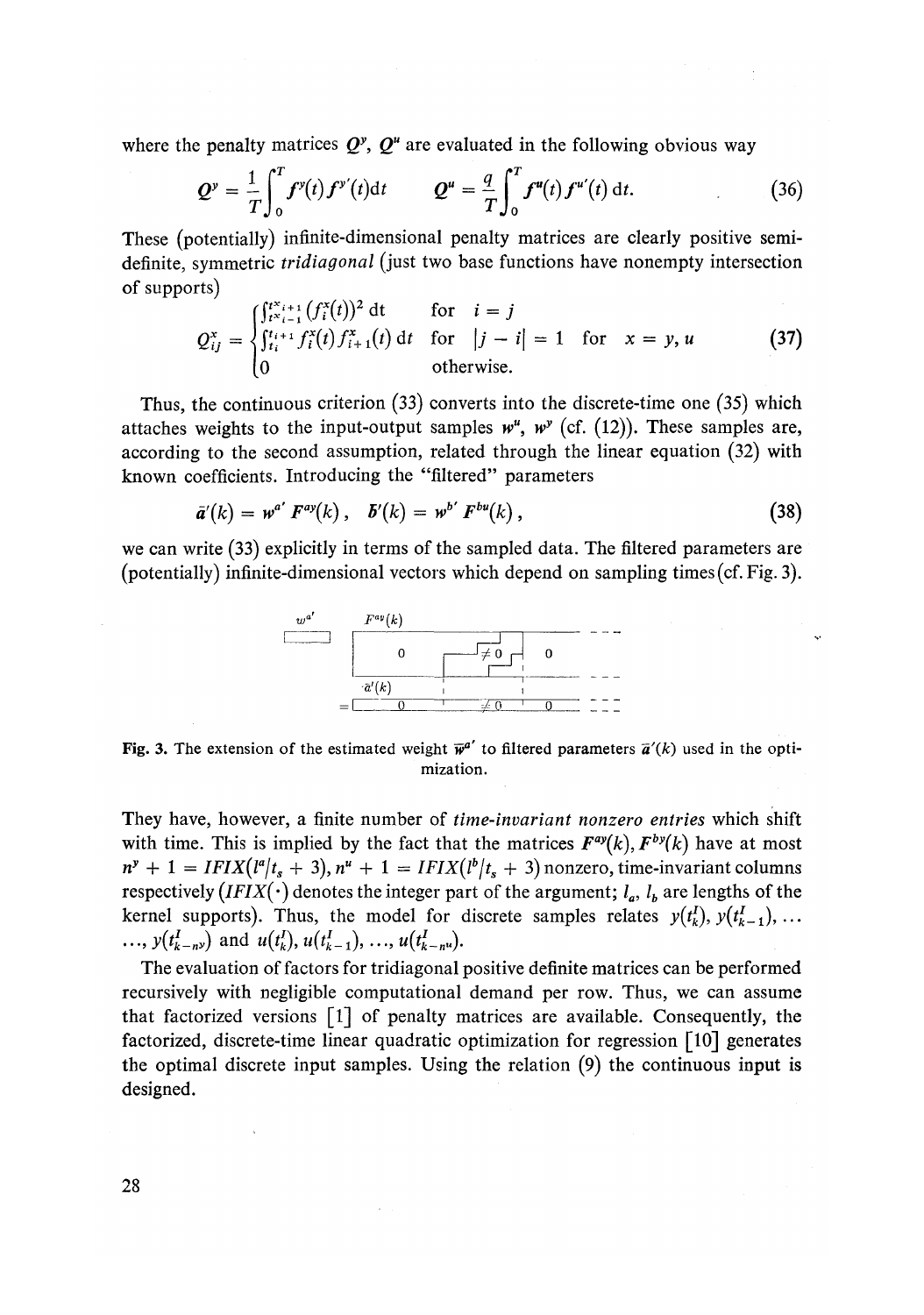## *Remarks.*

1*.* The use of nondiagonal penalty matrices in SISO system is somewhat unusal but fully justified in our case. Strong connections to data prefiltering discussed in [16] can be detected*.* 

2*.* The definition (38) can be viewed as a special way of generating an overparametrized regression model (see Fig. 3). This observation could be used for inspecting relations between the described controller and the class labelled as predictive control **[17].** 

3. A decrease of computational demands could be achieved by penalizing filtered signals (27) instead of the measured data. This possibility will be tested in the future*.* 

### 7*.* CONCLUSIONS

The paper describes a way of constructing self-tuning controllers of a continuoustime-modelled system. It can be taken as an alternative to former attempts of designing digital self-tuners which respect continuous nature of the controlled process.

The key step of our design is the simultaneous approximation of signals and of the operator kernels by properly chosen splines with a finite support. In the paper, the conceptual feasibility of the approach is demonstrated yielding easily implementable adaptive controllers which promise

- an increase of the control quality due to improved modelling and a possibility of achieving shorter sampling periods than is usual for discrete-time controllers of a limited complexity;
- a computerized prior choice of data prefilters (left up to now to user's responsibility in other solutions).

Moreover, the used convolutional model provides a very general description of time-invariant linear system. The adopted way of its approximation is felt to be conceptually straightforward and can be applied directly to other cases, e.g. to 2D systems [11]. At the same time, smoothness of that signal part which is taken as worth to control comes explicitly to the designer's hands (a time domain couterpart of cross-over frequency?).

The paper reports a relatively early stage of the research which has produced applicable controllers but which is by no means complete. It will be necessary

- to perform extensive simulation and pilot-plant tests to gain experience of the sensitivity of the controllers to mismodelling (the simulation experience is encouraging);
- to assess the possibility of using smoothing splines instead of interpolating ones (the methodology developed in [18] seems to be applicable);
- to make the modelling of noise term more rigorous (an imbedding of noise space to a span over polynomials of unbounded order is studied to this purpose);